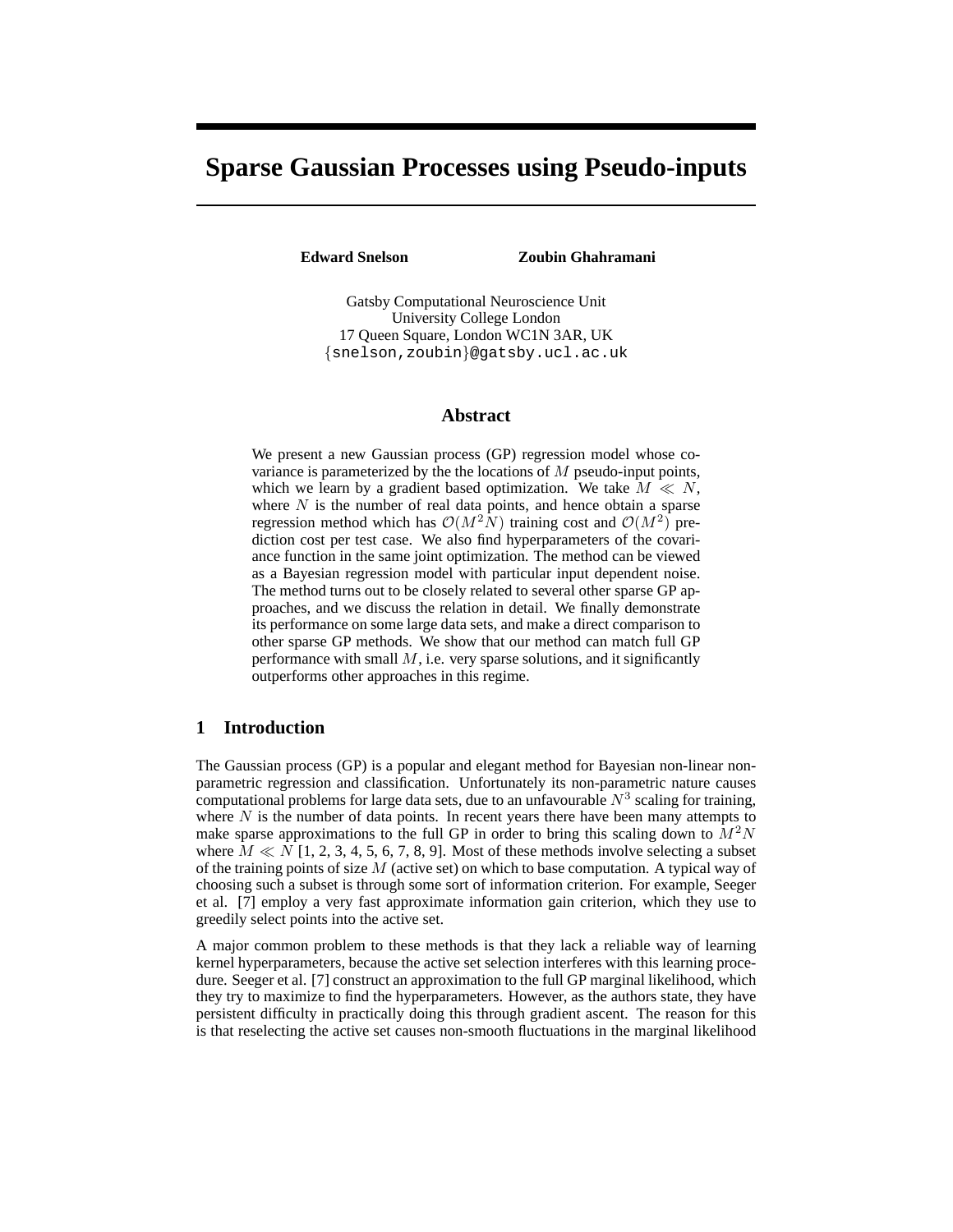and its gradients, meaning that they cannot get smooth convergence. Therefore the speed of active set selection is somewhat undermined by the difficulty of selecting hyperparameters. Inappropriately learned hyperparameters will adversely affect the quality of solution, especially if one is trying to use them for *automatic relevance determination* (ARD) [10].

In this paper we circumvent this problem by constructing a GP regression model that enables us to find active set point locations and hyperparameters in one smooth joint optimization. The covariance function of our GP is parameterized by the locations of pseudo-inputs — an active set not constrained to be a subset of the data, found by a continuous optimization. This is a further major advantage, since we can improve the quality of our fit by the fine tuning of their precise locations.

Our model is closely related to several sparse GP approximations, in particular Seeger's method of *projected latent variables* (PLV) [7, 8]. We discuss these relations in section 3. In principle we could also apply our technique of moving active set points off data points to approximations such as PLV. However we empirically demonstrate that a crucial difference between PLV and our method (SPGP) prevents this idea from working for PLV.

#### **1.1 Gaussian processes for regression**

We provide here a concise summary of GPs for regression, but see [11, 12, 13, 10] for more detailed reviews. We have a data set  $D$  consisting of  $N$  input vectors  $\mathbf{X} = {\mathbf{x}_n}_{n=1}^N$  of dimension  $D$  and corresponding real valued targets  $\mathbf{y} = {y_n}_{n=1}^N$ . We place a zero mean Gaussian process prior on the underlying latent function  $f(x)$  that we are trying to model. We therefore have a multivariate Gaussian distribution on any finite subset of latent variables; in particular, at X:  $p(f|X) = \mathcal{N}(f|0, K_N)$ , where  $\mathcal{N}(f|m, V)$  is a Gaussian distribution with mean m and covariance V. In a Gaussian process the covariance matrix is constructed from a covariance function, or kernel,  $K$  which expresses some prior notion of smoothness of the underlying function:  $\mathbf{K}_{N}$ <sub>nn'</sub> =  $K(\mathbf{x}_n, \mathbf{x}_{n'})$ . Usually the covariance function depends on a small number of hyperparameters  $\theta$ , which control these smoothness properties. For our experiments later on we will use the standard Gaussian covariance with ARD hyperparameters:

$$
K(\mathbf{x}_n, \mathbf{x}_{n'}) = c \exp\left[-\frac{1}{2} \sum_{d=1}^D b_d (x_n^{(d)} - x_{n'}^{(d)})^2\right], \qquad \boldsymbol{\theta} = \{c, \mathbf{b}\}.
$$
 (1)

In standard GP regression we also assume a Gaussian noise model or likelihood  $p(y|f)$  =  $\mathcal{N}(\mathbf{y}|\mathbf{f}, \sigma^2 \mathbf{I})$ . Integrating out the latent function values we obtain the marginal likelihood:

$$
p(\mathbf{y}|\mathbf{X}, \boldsymbol{\theta}) = \mathcal{N}(\mathbf{y}|\mathbf{0}, \mathbf{K}_N + \sigma^2 \mathbf{I}),
$$
\n(2)

which is typically used to train the GP by finding a (local) maximum with respect to the hyperparameters  $\theta$  and  $\sigma^2$ .

Prediction is made by considering a new input point  $x$  and conditioning on the observed data and hyperparameters. The distribution of the target value at the new point is then:

$$
p(y|\mathbf{x}, \mathcal{D}, \boldsymbol{\theta}) = \mathcal{N}(y|\mathbf{k}_{\mathbf{x}}^{\top}(\mathbf{K}_{N} + \sigma^{2}\mathbf{I})^{-1}\mathbf{y}, K_{\mathbf{x}\mathbf{x}} - \mathbf{k}_{\mathbf{x}}^{\top}(\mathbf{K}_{N} + \sigma^{2}\mathbf{I})^{-1}\mathbf{k}_{\mathbf{x}} + \sigma^{2}), \quad (3)
$$

where  $[\mathbf{k_x}]_n = K(\mathbf{x}_n, \mathbf{x})$  and  $K_{\mathbf{xx}} = K(\mathbf{x}, \mathbf{x})$ . The GP is a non-parametric model, because the training data are explicitly required at test time in order to construct the predictive distribution, as is clear from the above expression.

GPs are prohibitive for large data sets because training requires  $\mathcal{O}(N^3)$  time due to the inversion of the covariance matrix. Once the inversion is done, prediction is  $\mathcal{O}(N)$  for the predictive mean and  $\mathcal{O}(N^2)$  for the predictive variance per new test case.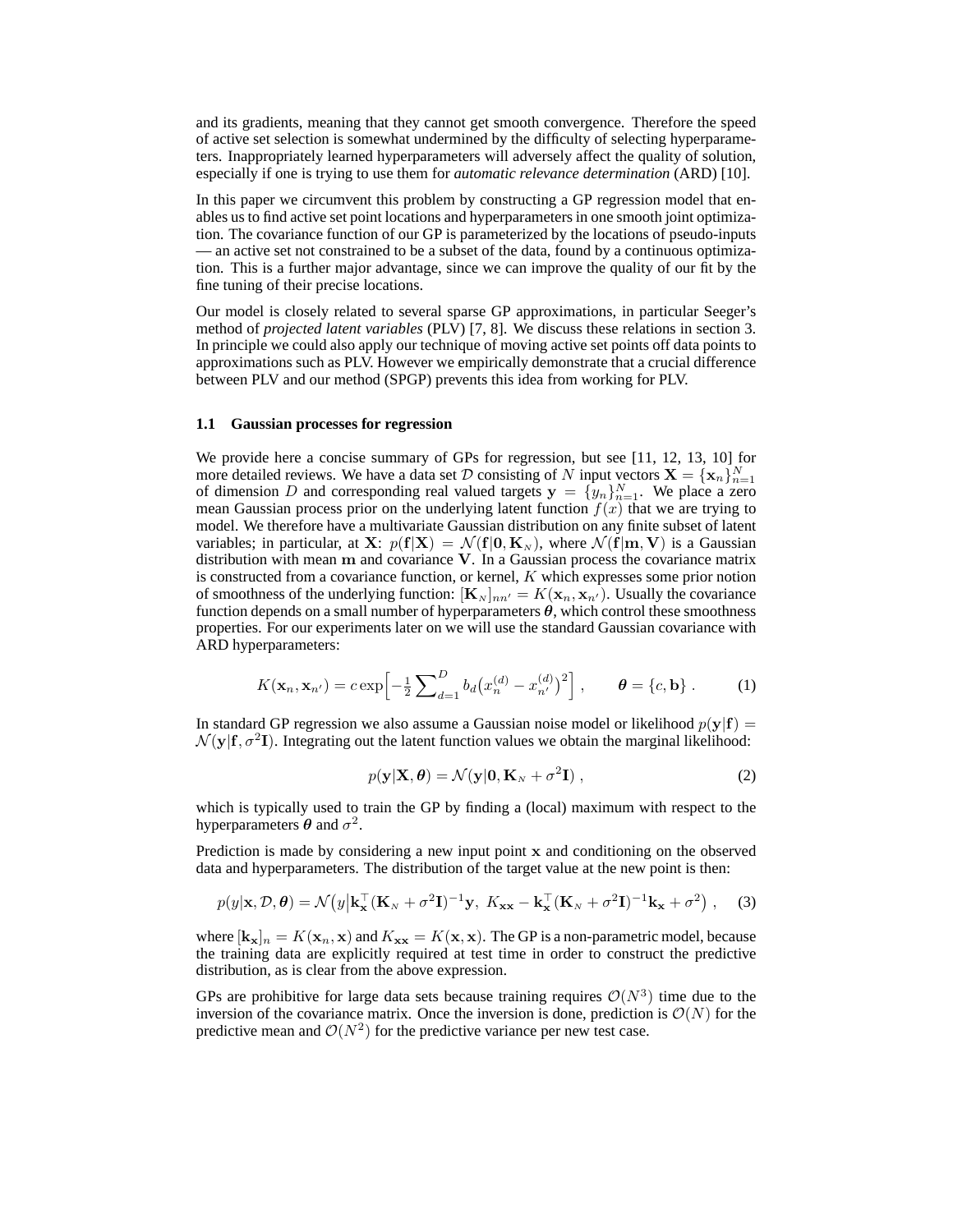## **2 Sparse Pseudo-input Gaussian processes (SPGPs)**

In order to derive a sparse model that is computationally tractable for large data sets, which still preserves the desirable properties of the full GP, we examine in detail the GP predictive distribution (3). Consider the mean and variance of this distribution as functions of  $x$ , the new input. Regarding the hyperparameters as known and fixed for now, these functions are effectively parameterized by the locations of the  $N$  training input and target pairs, X and y. In this paper we consider a model with likelihood given by the GP predictive distribution, and parameterized by a *pseudo data set*. The sparsity in the model will arise because we will generally consider a pseudo data set  $D$  of size  $M < N$ : pseudo-inputs  $\bar{\mathbf{X}} = {\{\bar{\mathbf{x}}_m\}}_{m=1}^M$  and pseudo targets  $\bar{\mathbf{f}} = {\{\bar{f}_m\}}_{m=1}^M$ . We have denoted the pseudo targets  $\bar{f}$  instead of  $\bar{y}$  because as they are not real observations, it does not make much sense to include a noise variance for them. They are therefore equivalent to the latent function values f. The actual observed target value will of course be assumed noisy as before. These assumptions therefore lead to the following single data point likelihood:

$$
p(y|\mathbf{x}, \bar{\mathbf{X}}, \bar{\mathbf{f}}) = \mathcal{N}\big(y\big|\mathbf{k}_{\mathbf{x}}^{\top}\mathbf{K}_{M}^{-1}\bar{\mathbf{f}}, \ K_{\mathbf{x}\mathbf{x}} - \mathbf{k}_{\mathbf{x}}^{\top}\mathbf{K}_{M}^{-1}\mathbf{k}_{\mathbf{x}} + \sigma^{2}\big) , \tag{4}
$$

where  $[\mathbf{K}_M]_{mm'} = K(\bar{\mathbf{x}}_m, \bar{\mathbf{x}}_{m'})$  and  $[\mathbf{k}_{\mathbf{x}}]_m = K(\bar{\mathbf{x}}_m, \mathbf{x})$ , for  $m = 1, \ldots, M$ .

This can be viewed as a standard regression model with a particular form of parameterized mean function and input-dependent noise model. The target data are generated i.i.d. given the inputs, giving the complete data likelihood:

$$
p(\mathbf{y}|\mathbf{X}, \bar{\mathbf{X}}, \bar{\mathbf{f}}) = \prod_{n=1}^{N} p(y_n | \mathbf{x}_n, \bar{\mathbf{X}}, \bar{\mathbf{f}}) = \mathcal{N}(\mathbf{y} | \mathbf{K}_{NM} \mathbf{K}_{M}^{-1} \bar{\mathbf{f}}, \ \mathbf{\Lambda} + \sigma^2 \mathbf{I}), \tag{5}
$$

where  $\mathbf{\Lambda} = \text{diag}(\mathbf{\lambda}), \lambda_n = K_{nn} - \mathbf{k}_n^{\top} \mathbf{K}_M^{-1} \mathbf{k}_n$ , and  $[\mathbf{K}_{NM}]_{nm} = K(\mathbf{x}_n, \bar{\mathbf{x}}_m)$ .

Learning in the model involves finding a suitable setting of the parameters – an appropriate pseudo data set that explains the real data well. However rather than simply maximize the likelihood with respect to  $\bar{\mathbf{X}}$  and  $\bar{\mathbf{f}}$  it turns out that we can integrate out the pseudo targets f. We place a Gaussian prior on the pseudo targets:

$$
p(\bar{\mathbf{f}}|\bar{\mathbf{X}}) = \mathcal{N}(\bar{\mathbf{f}}|\mathbf{0}, \mathbf{K}_M). \tag{6}
$$

This is a very reasonable prior because we expect the pseudo data to be distributed in a very similar manner to the real data, if they are to model them well. It is not easy to place a prior on the pseudo-inputs and still remain with a tractable model, so we will find these by maximum likelihood (ML). For the moment though, consider the pseudo-inputs as known.

We find the posterior distribution over pseudo targets  $f$  using Bayes rule on  $(5)$  and  $(6)$ :

$$
p(\bar{\mathbf{f}}|\mathcal{D},\bar{\mathbf{X}}) = \mathcal{N}(\bar{\mathbf{f}}|\mathbf{K}_{M}\mathbf{Q}_{M}^{-1}\mathbf{K}_{MN}(\mathbf{\Lambda} + \sigma^{2}\mathbf{I})^{-1}\mathbf{y}, \mathbf{K}_{M}\mathbf{Q}_{M}^{-1}\mathbf{K}_{M}), \qquad (7)
$$

where  $\mathbf{Q}_{\scriptscriptstyle{M}} = \mathbf{K}_{\scriptscriptstyle{M}} + \mathbf{K}_{\scriptscriptstyle{M\!N}} (\mathbf{\Lambda} + \sigma^2 \mathbf{I})^{-1} \mathbf{K}_{\scriptscriptstyle{N\!M}}.$ 

Given a new input  $x<sub>*</sub>$ , the predictive distribution is then obtained by integrating the likelihood (4) with the posterior (7):

$$
p(y_*|\mathbf{x}_*, \mathcal{D}, \bar{\mathbf{X}}) = \int \mathrm{d}\bar{\mathbf{f}} \; p(y_*|\mathbf{x}_*, \bar{\mathbf{X}}, \bar{\mathbf{f}}) \, p(\bar{\mathbf{f}}|\mathcal{D}, \bar{\mathbf{X}}) = \mathcal{N}(y_*|\mu_*, \sigma_*^2) \;, \tag{8}
$$

where

$$
\mu_* = \mathbf{k}_*^{\top} \mathbf{Q}_M^{-1} \mathbf{K}_{MN} (\mathbf{\Lambda} + \sigma^2 \mathbf{I})^{-1} \mathbf{y}
$$
  

$$
\sigma_*^2 = K_{**} - \mathbf{k}_*^{\top} (\mathbf{K}_M^{-1} - \mathbf{Q}_M^{-1}) \mathbf{k}_* + \sigma^2.
$$

Note that inversion of the matrix  $\mathbf{\Lambda} + \sigma^2 \mathbf{I}$  is not a problem because it is diagonal. The computational cost is dominated by the matrix multiplication  $\mathbf{K}_{MN}(\mathbf{\Lambda} + \sigma^2 \mathbf{I})^{-1} \mathbf{K}_{NM}$  in the calculation of  ${\bf Q}_M$  which is  $\mathcal{O}(M^2N)$ . After various precomputations, prediction can then be made in  $\mathcal{O}(M)$  for the mean and  $\mathcal{O}(M^2)$  for the variance per test case.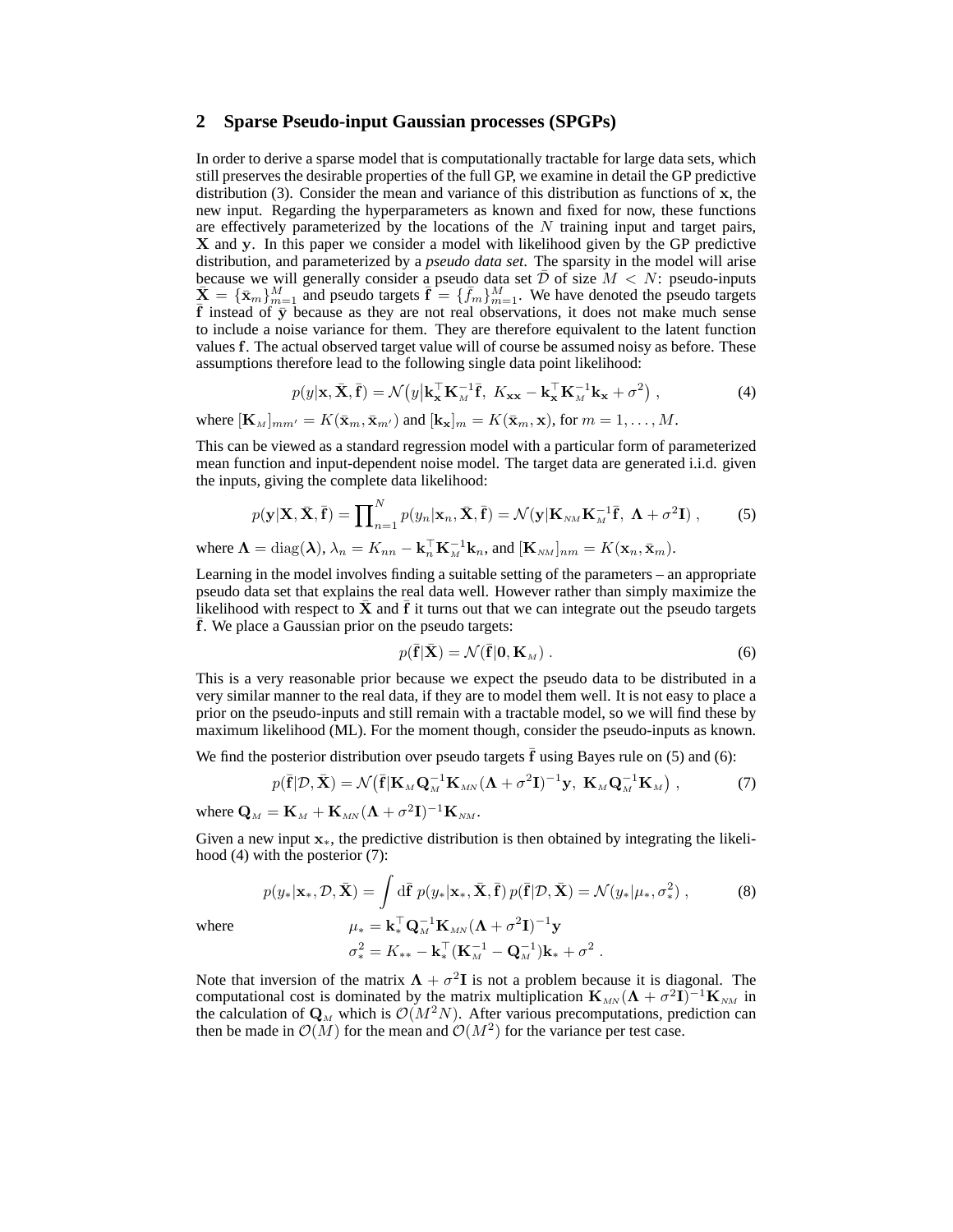

Figure 1: Predictive distributions (mean and two standard deviation lines) for: (a) full GP, (b) SPGP trained using gradient ascent on (9), (c) SPGP trained using gradient ascent on (10). Initial pseudo point positions are shown at the top as red crosses; final pseudo point positions are shown at the bottom as blue crosses (the y location on the plots of these crosses is *not* meaningful).

We are left with the problem of finding the pseudo-input locations  $\bar{X}$  and hyperparameters  $\Theta = \{\theta, \sigma^2\}$ . We can do this by computing the marginal likelihood from (5) and (6):

$$
p(\mathbf{y}|\mathbf{X}, \bar{\mathbf{X}}, \Theta) = \int d\bar{\mathbf{f}} \ p(\mathbf{y}|\mathbf{X}, \bar{\mathbf{X}}, \bar{\mathbf{f}}) \ p(\bar{\mathbf{f}}|\bar{\mathbf{X}})
$$
  
=  $\mathcal{N}(\mathbf{y}|\mathbf{0}, \ \mathbf{K}_{NM} \mathbf{K}_{M}^{-1} \mathbf{K}_{MN} + \mathbf{\Lambda} + \sigma^{2} \mathbf{I}).$  (9)

The marginal likelihood can then be maximized with respect to all these parameters  $\{X, \Theta\}$  by gradient ascent. The details of the gradient calculations are long and tedious and therefore omitted here for brevity. They closely follow the derivations of hyperparameter gradients of Seeger et al. [7] (see also section 3), and as there, can be most efficiently coded with Cholesky factorisations. Note that  $\mathbf{K}_{M}$ ,  $\mathbf{K}_{MN}$  and  $\Lambda$  are all functions of the M pseudo-inputs  $\bar{\mathbf{X}}$  and  $\theta$ . The exact form of the gradients will of course depend on the functional form of the covariance function chosen, but our method will apply to any covariance that is differentiable with respect to the input points. It is worth saying that the SPGP can be viewed as a standard GP with a particular non-stationary covariance function parameterized by the pseudo-inputs.

Since we now have  $MD+|\Theta|$  parameters to fit, instead of just  $|\Theta|$  for the full GP, one may be worried about overfitting. However, consider the case where we let  $M = N$  and  $X = X$ – the pseudo-inputs coincide with the real inputs. At this point the marginal likelihood is equal to that of a full GP (2). This is because at this point  $\mathbf{K}_{MN} = \mathbf{K}_{M} = \mathbf{K}_{N}$  and  $\mathbf{\Lambda} = \mathbf{0}$ . Moreover the predictive distribution (8) also collapses to the full GP predictive distribution (3). These are clearly desirable properties of the model, and they give confidence that a good solution will be found when  $M < N$ . However it is the case that hyperparameter learning complicates matters, and we discuss this further in section 4.

## **3 Relation to other methods**

It turns out that Seeger's method of PLV [7, 8] uses a very similar marginal likelihood approximation and predictive distribution. If you remove  $\Lambda$  from all the SPGP equations you get precisely their expressions. In particular the marginal likelihood they use is:

$$
p(\mathbf{y}|\mathbf{X}, \bar{\mathbf{X}}, \Theta) = \mathcal{N}(\mathbf{y}|\mathbf{0}, \ \mathbf{K}_{NM} \mathbf{K}_M^{-1} \mathbf{K}_{MN} + \sigma^2 \mathbf{I}), \qquad (10)
$$

which has also been used elsewhere before [1, 4, 5]. They have derived this expression from a somewhat different route, as a direct approximation to the full GP marginal likelihood.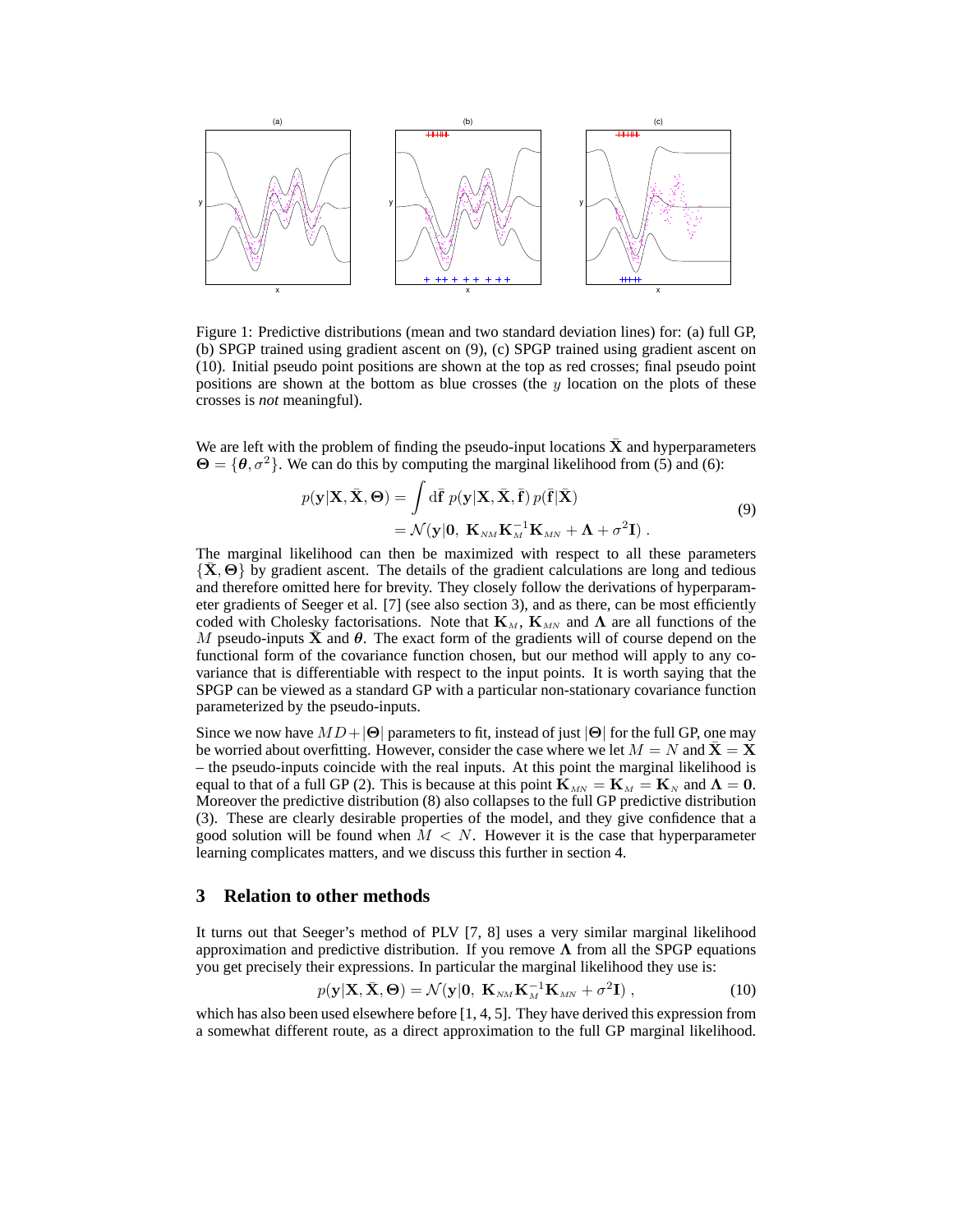

Figure 2: Sample data drawn from the marginal likelihood of: (a) a full GP, (b) SPGP, (c) PLV. For (b) and (c), the blue crosses show the location of the 10 pseudo-input points.

As discussed earlier, the major difference between our method and these other methods, is that they do not use this marginal likelihood to learn locations of active set input points – only the hyperparameters are learnt from (10). This begged the question of what would happen if we tried to use their marginal likelihood approximation (10) instead of (9) to try to learn pseudo-input locations by gradient ascent. We show that the  $\Lambda$  that appears in the SPGP marginal likelihood (9) is crucial for finding pseudo-input points by *gradients*.

Figure 1 shows what happens when we try to optimize these two likelihoods using gradient ascent with respect to the pseudo inputs, on a simple 1D data set. Plotted are the predictive distributions, initial and final locations of the pseudo inputs. Hyperparameters were fixed to their true values for this example. The initial pseudo-input locations were chosen adversarially: all towards the left of the input space (red crosses). Using the SPGP likelihood, the pseudo-inputs spread themselves along the extent of the training data, and the predictive distribution matches the full GP very closely (Figure 1(b)). Using the PLV likelihood, the points begin to spread, but very quickly become stuck as the gradient pushing the points towards the right becomes tiny (Figure 1(c)).

Figure 2 compares data sampled from the marginal likelihoods (9) and (10), given a particular setting of the hyperparameters and a small number of pseudo-input points. The major difference between the two is that the SPGP likelihood has a constant marginal variance of  $K_{nn} + \sigma^2$ , whereas the PLV decreases to  $\sigma^2$  away from the pseudo-inputs. Alternatively, the *noise* component of the PLV likelihood is a constant  $\sigma^2$ , whereas the SPGP noise grows to  $K_{nn} + \sigma^2$  away from the pseudo-inputs. If one is in the situation of Figure 1(c), under the SPGP likelihood, moving the rightmost pseudo-input slightly to the right will immediately start to reduce the noise in this region from  $K_{nn} + \sigma^2$  towards  $\sigma^2$ . Hence there will be a strong gradient pulling it to the right. With the PLV likelihood, the noise is fixed at  $\sigma^2$  everywhere, and moving the point to the right does not improve the quality of fit of the mean function enough locally to provide a significant gradient. Therefore the points become stuck, and we believe this effect accounts for the failure of the PLV likelihood in Figure 1(c).

It should be emphasised that the *global* optimum of the PLV likelihood (10) may well be a good solution, but it is going to be difficult to find with *gradients*. The SPGP likelihood (9) also suffers from local optima of course, but not so catastrophically. It may be interesting in the future to compare which performs better for hyperparameter optimization.

# **4 Experiments**

In the previous section we showed our gradient method successfully learning the pseudoinputs on a 1D example. There the initial pseudo input points were chosen adversarially, but on a real problem it is sensible to initialize by randomly placing them on real data points,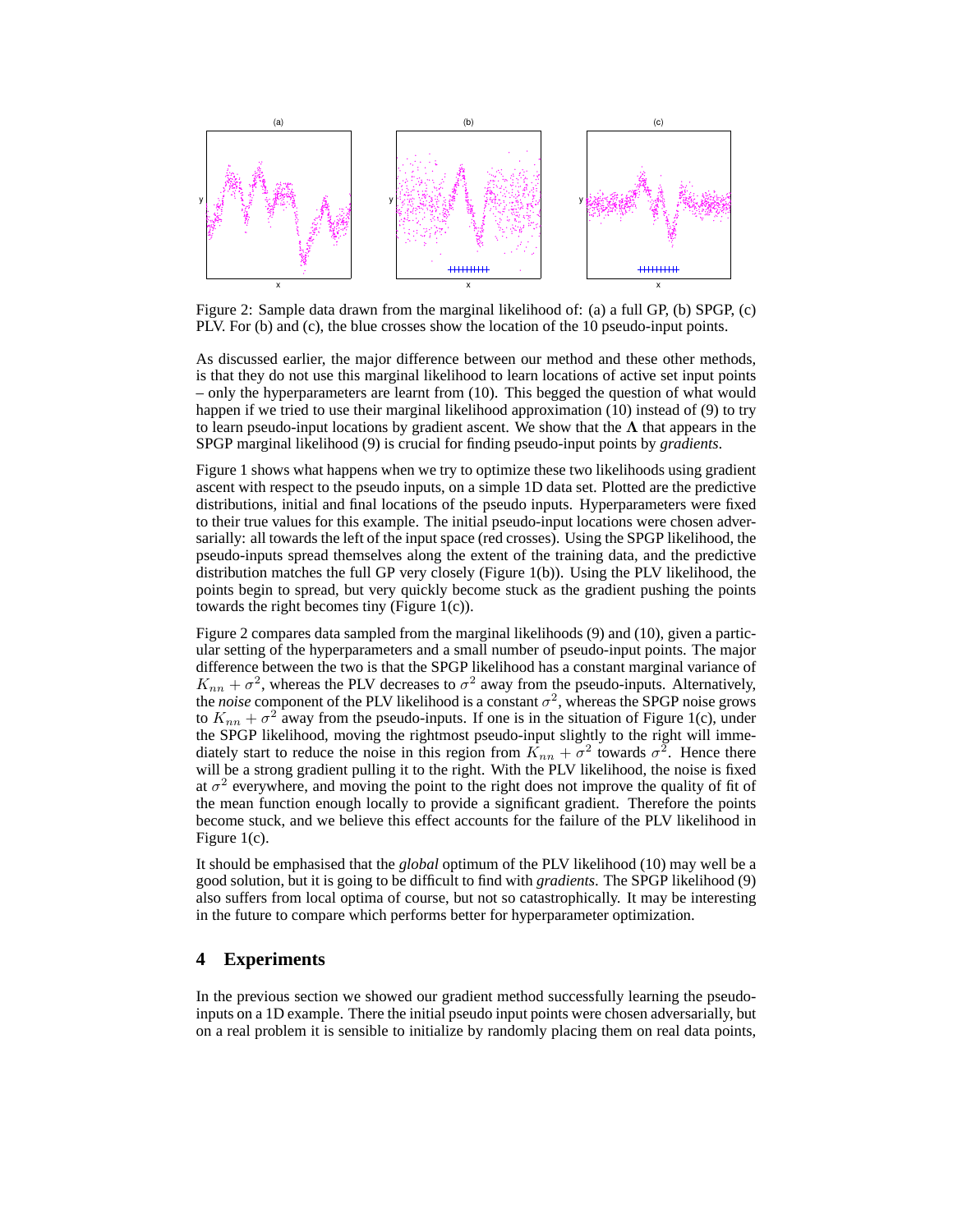

Figure 3: Our results have been added to plots reproduced with kind permission from [7]. The plots show mean square test error as a function of active/pseudo set size  $M$ . Top row – data set *kin-40k*, bottom row – *pumadyn-32nm*<sup>1</sup> . We have added circles which show SPGP with both hyperparameter and pseudo-input learning from random initialisation. For *kin-40k* the squares show SPGP with hyperparameters obtained from a full GP and fixed. For *pumadyn-32nm* the squares show hyperparameters *initialized* from a full GP. *random*, *info-gain* and *smo-bart* are explained in the text. The horizontal lines are a full GP trained on a subset of the data.

and this is what we do for all of our experiments. To compare our results to other methods we have run experiments on exactly the same data sets as in Seeger et al. [7], following precisely their preprocessing and testing methods. In Figure 3, we have reproduced their learning curves for two large data sets<sup>1</sup>, superimposing our test error (mean squared).

Seeger et al. compare three methods: *random*, *info-gain* and *smo-bart*. *random* involves picking an active set of size M randomly from among training data. *info-gain* is their own greedy subset selection method, which is extremely cheap to train – barely more expensive than *random*. *smo-bart* is Smola and Bartlett's [1] more expensive greedy subset selection method. Also shown with horizontal lines is the test error for a full GP trained on a subset of the data of size 2000 for data set *kin-40k* and 1024 for *pumadyn-32nm*. For these learning curves, they do *not* actually learn hyperparameters by maximizing their approximation to the marginal likelihood (10). Instead they fix them to those obtained from the full  $GP^2$ .

For *kin-40k* we follow Seeger et al.'s procedure of setting the hyperparameters from the full GP on a subset. We then optimize the pseudo-input positions, and plot the results as red squares. We see the SPGP learning curve lying significantly below all three other methods in Figure 3. We rapidly approach the error of a full GP trained on 2000 points, using a pseudo set of only a few hundred points. We then try the harder task of also finding the hyperparameters at the same time as the pseudo-inputs. The results are plotted as blue circles. The method performs extremely well for small  $M$ , but we see some overfitting

<sup>1</sup> *kin-40k*: 10000 training, 30000 test, 9 attributes, see *www.igi.tugraz.at/aschwaig/data.html*. *pumadyn-32nm*: 7168 training, 1024 test, 33 attributes, see *www.cs.toronto/ delve*.

<sup>&</sup>lt;sup>2</sup>Seeger et al. have a separate section testing their likelihood approximation (10) to learn hyperparameters, in conjunction with the active set selection methods. They show that it can be used to reliably learn hyperparameters with *info-gain* for active set sizes of 100 and above. They have more trouble reliably learning hyperparameters for very small active sets.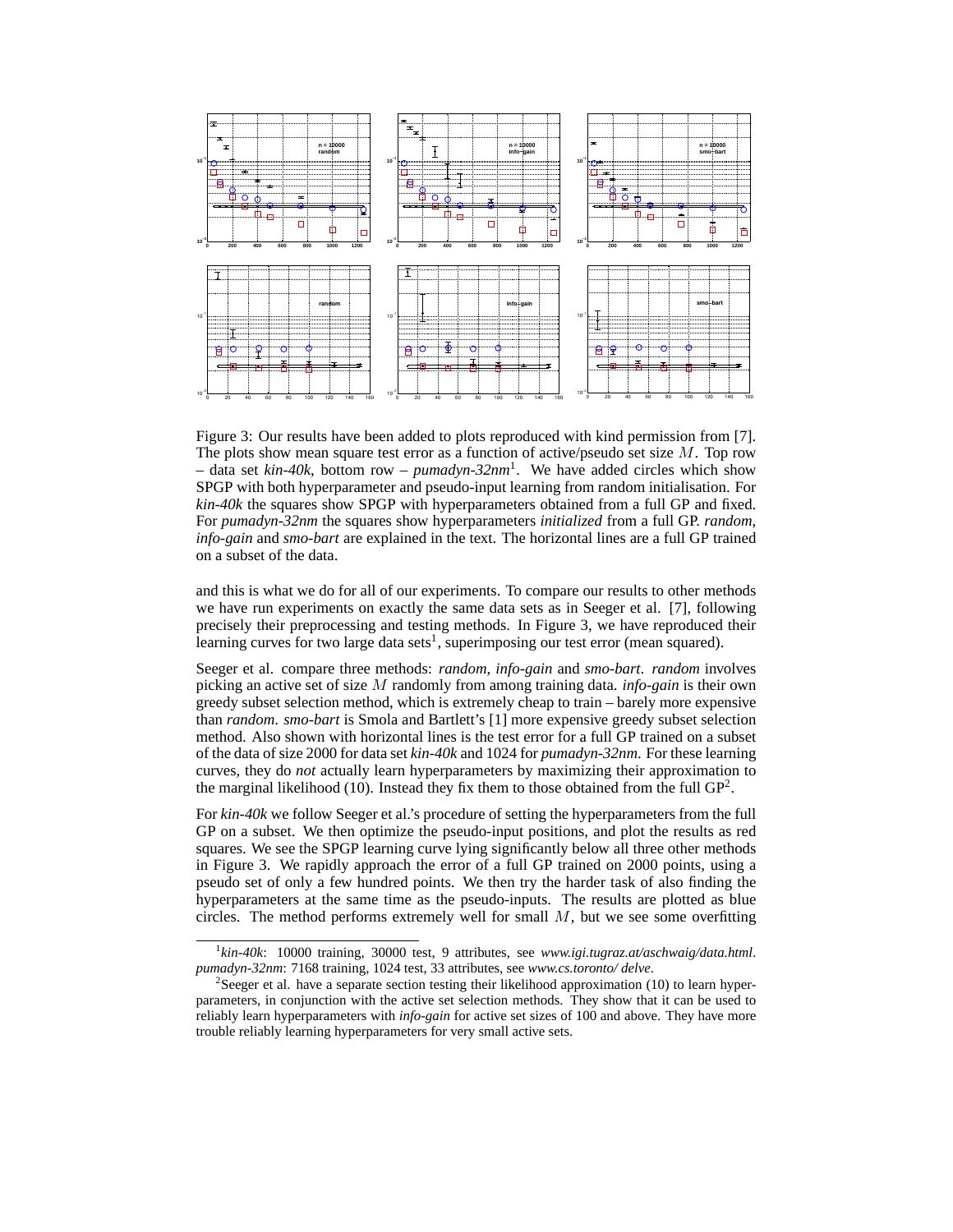

Figure 4: Regression on a data set with input dependent noise. Left: standard GP. Right: SPGP. Predictive mean and two standard deviation lines are shown. Crosses show final locations of pseudo-inputs for SPGP. Hyperparameters are also learnt.

behaviour for large  $M$  which seems to be caused by the noise hyperparameter being driven too small (the blue circles have higher likelihood than the red squares below them).

For data set *pumadyn-32nm*, we again try to jointly find hyperparameters and pseudoinputs. Again Figure 3 shows SPGP with extremely low error for small pseudo set size – with just 10 pseudo-inputs we are already close to the error of a full GP trained on 1024 points. However, in this case increasing the pseudo set size does not decrease our error. In this problem there is a large number of irrelevant attributes, and the relevant ones need to be singled out by ARD. Although the hyperparameters learnt by our method are reasonable (2 out of the 4 relevant dimensions are found), they are not good enough to get down to the error of the full GP. However if we initialize our gradient algorithm with the hyperparameters of the full GP, we get the points plotted as squares (this time red likelihoods  $>$  blue likelihoods, so it is a problem of local optima not overfitting). Now with only a pseudo set of size 25 we reach the performance of the full GP, and significantly outperform the other methods (which also had their hyperparameters set from the full GP).

Another main difference between the methods lies in training time. Our method performs optimization over a potentially large parameter space, and hence is relatively expensive to train. On the face of it methods such as *info-gain* and *random* are extremely cheap. However all these methods must be combined with obtaining hyperparameters in some way – either by a full GP on a subset (generally expensive), or by gradient ascent on an approximation to the likelihood. When you consider this combined task, and that all methods involve some kind of gradient based procedure, then none of the methods are particularly cheap. We believe that the gain in accuracy achieved by our method can often be worth the extra training time associated with optimizing in a larger parameter space.

## **5 Conclusions, extensions and future work**

Although GPs are very flexible regression models, they are still limited by the form of the covariance function. For example it is difficult to model non-stationary processes with a GP because it is hard to construct sensible non-stationary covariance functions. Although the SPGP is not specifically designed to model non-stationarity, the extra flexibility associated with moving pseudo inputs around can actually achieve this to a certain extent. Figure 4 shows the SPGP fit to some data with an input dependent noise variance. The SPGP achieves a much better fit to the data than the standard GP by moving almost all the pseudoinput points outside the region of data<sup>3</sup>. It will be interesting to test these capabilities further in the future. The extension to classification is also a natural avenue to explore.

We have demonstrated a significant decrease in test error over the other methods for a given small pseudo/active set size. Our method runs into problems when we consider much larger

 $3$ It should be said that there are local optima in this problem, and other solutions looked closer to the standard GP. We ran the method 5 times with random initialisations. All runs had higher likelihood than the GP; the one with the highest likelihood is plotted.